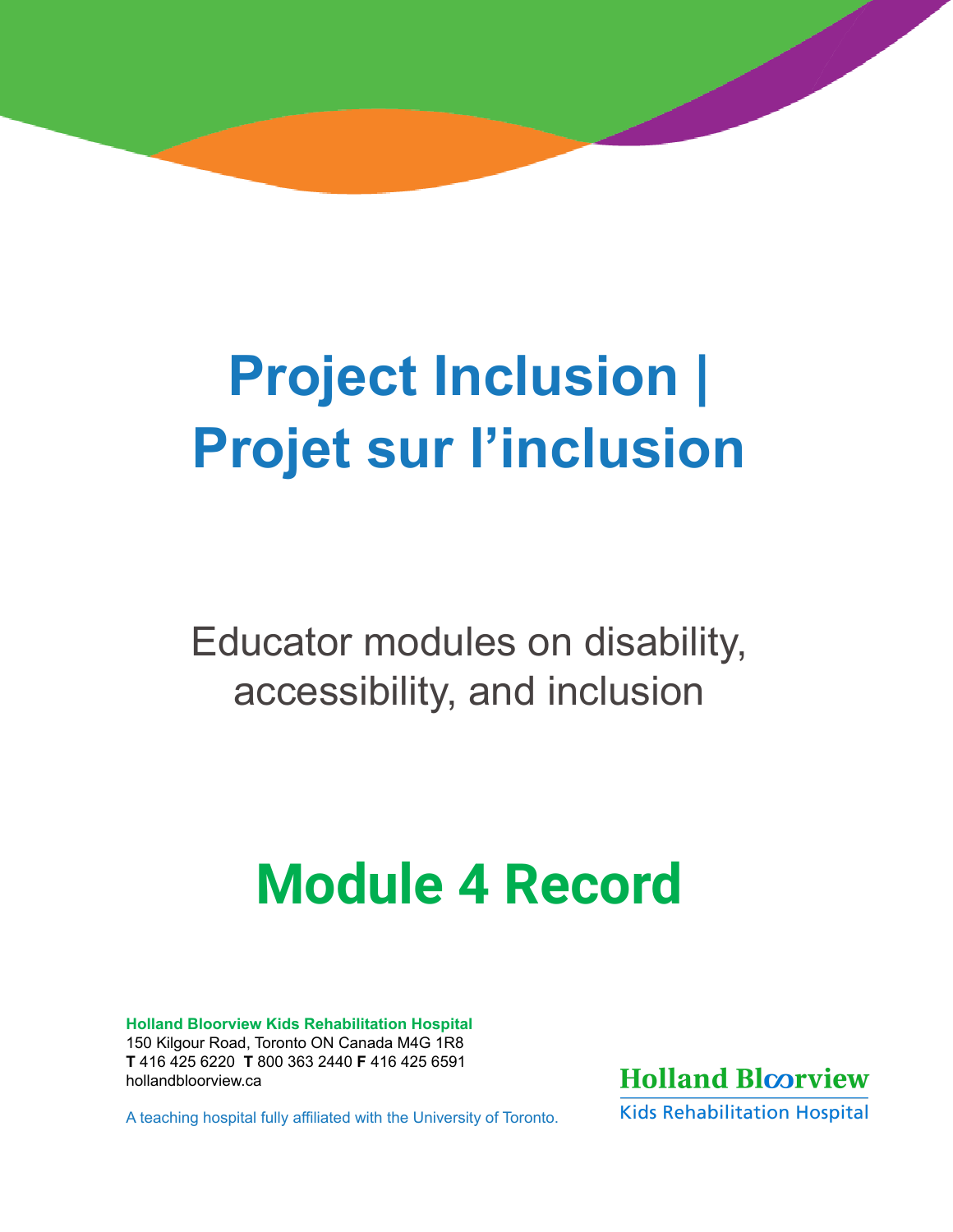# **Module 4 Record: Participation in school life beyond academics**

# **Learning outcomes**

- 1. Describe the importance of extra-curricular activities for students, for parents/families, and for extending a shared knowledge of a student's strengths, interests, and areas of need.
- 2. Demonstrate understanding of inclusive environments that extend well beyond the classroom and school walls.
- 3. Define universal design in the context of extra-curricular activities and apply this approach through practical strategies.
- 4. Know where to find resources to support implementing strategies and further learning.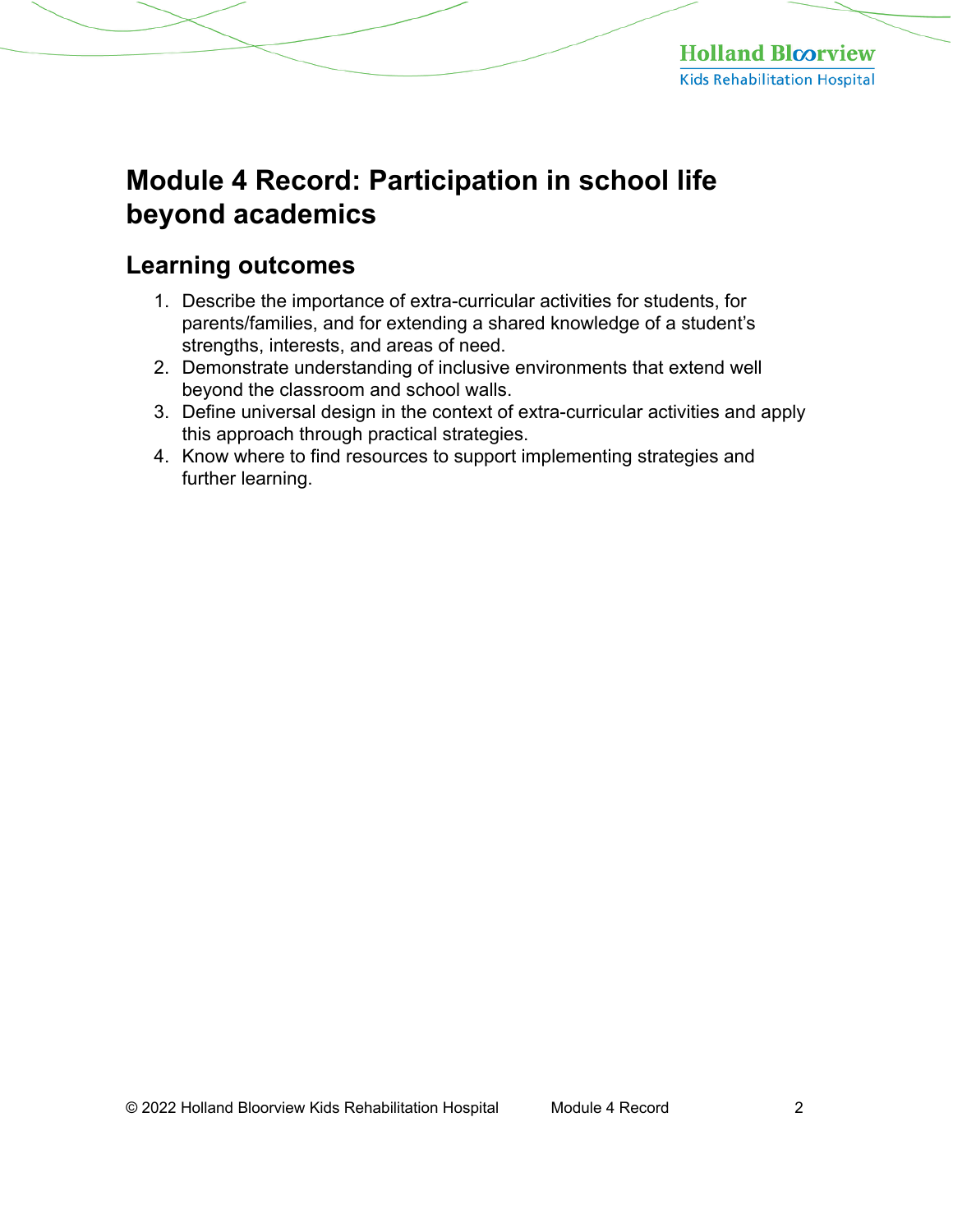**Key message 1: Co-curricular and extra-curricular activities are a positive influence on childhood and adolescent development.** 

#### *Lived experience: Yemina*

| <b>Lived experience:</b><br>Yemina | <b>Comments</b> |
|------------------------------------|-----------------|
|                                    |                 |

## *Effective planning = Successful field trips*

#### **Physical considerations**

Research or visit the location for accessibility (e.g., washrooms, eating area, learning stations). Connect with onsite staff before the trip and share the class profile so the site is aware of any needs.

#### **Plan well in advance**

All students have a right to participate in field trips. For students with disabilities, advance planning can set the stage for success.

#### **Other considerations**

- learning activities
- sensory factors
- visual and auditory aids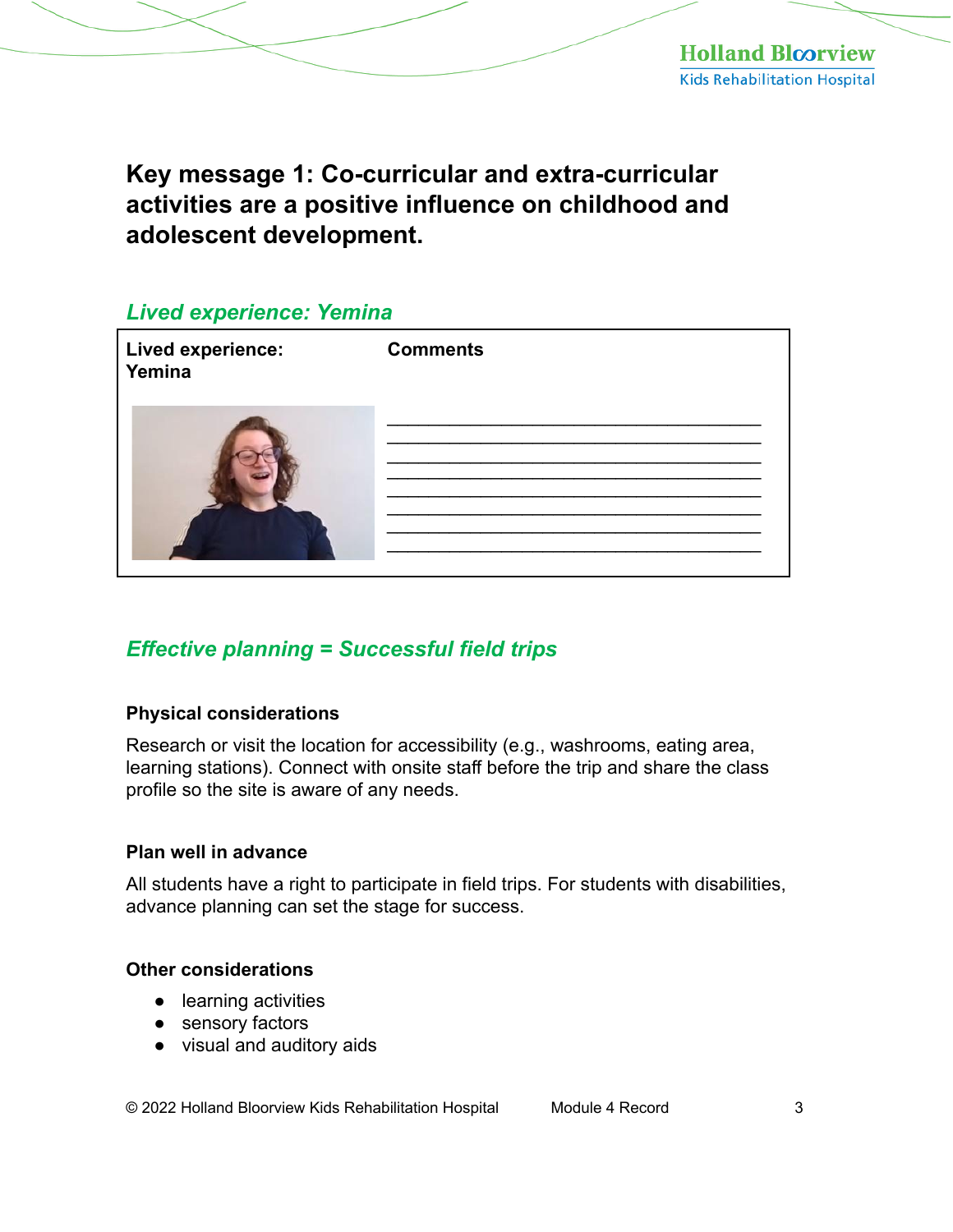- travel (ensure that everyone can travel on the same bus so that students with disability are part of the main group)
- equipment
- socio-economic factors

## *Positive impacts of activity*

Activity participation within and outside the classroom can have a positive impact on:

- 1. self-identity
- 2. physical health
- 3. teamwork and sportsmanship skills
- 4. emotional and mental health
- 5. confidence and self-esteem
- 6. sense of belonging, social connections

## *Lived experience: Joel*

| Lived experience: Comments:<br>Joel |  |
|-------------------------------------|--|
|                                     |  |

## *Lived experience: Sherron*

| Lived experience:<br><b>Sherron</b> | <b>Comments:</b> |  |
|-------------------------------------|------------------|--|
|                                     |                  |  |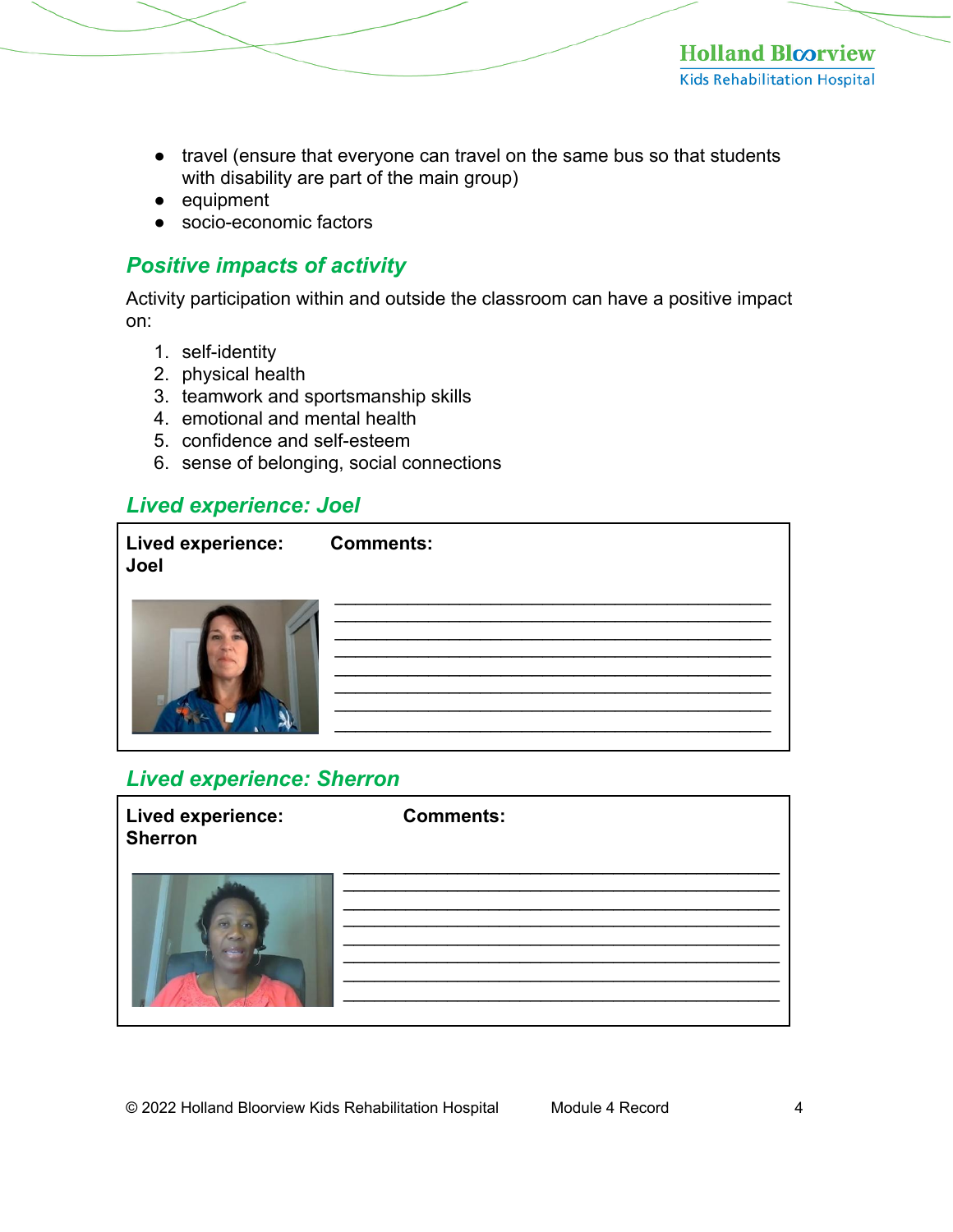## *Key Message 1 Summary*

Co-curricular and extra-curricular activities are a positive influence on childhood and adolescent development.

Activity participation within and outside the classroom can have a positive impact on

- self-identity
- physical health
- teamwork and sportsmanship skills
- emotional and mental health
- confidence and self-esteem
- sense of belonging and social connections

These benefits are often especially significant for students with disabilities.

\_\_\_\_\_\_\_\_\_\_\_\_\_\_\_\_\_\_\_\_\_\_\_\_\_\_\_\_\_\_\_\_\_\_\_\_\_\_\_\_\_\_\_\_\_\_\_\_\_\_\_\_\_\_\_\_\_\_\_ \_\_\_\_\_\_\_\_\_\_\_\_\_\_\_\_\_\_\_\_\_\_\_\_\_\_\_\_\_\_\_\_\_\_\_\_\_\_\_\_\_\_\_\_\_\_\_\_\_\_\_\_\_\_\_\_\_\_\_ \_\_\_\_\_\_\_\_\_\_\_\_\_\_\_\_\_\_\_\_\_\_\_\_\_\_\_\_\_\_\_\_\_\_\_\_\_\_\_\_\_\_\_\_\_\_\_\_\_\_\_\_\_\_\_\_\_\_\_ \_\_\_\_\_\_\_\_\_\_\_\_\_\_\_\_\_\_\_\_\_\_\_\_\_\_\_\_\_\_\_\_\_\_\_\_\_\_\_\_\_\_\_\_\_\_\_\_\_\_\_\_\_\_\_\_\_\_\_ \_\_\_\_\_\_\_\_\_\_\_\_\_\_\_\_\_\_\_\_\_\_\_\_\_\_\_\_\_\_\_\_\_\_\_\_\_\_\_\_\_\_\_\_\_\_\_\_\_\_\_\_\_\_\_\_\_\_\_ \_\_\_\_\_\_\_\_\_\_\_\_\_\_\_\_\_\_\_\_\_\_\_\_\_\_\_\_\_\_\_\_\_\_\_\_\_\_\_\_\_\_\_\_\_\_\_\_\_\_\_\_\_\_\_\_\_\_\_ \_\_\_\_\_\_\_\_\_\_\_\_\_\_\_\_\_\_\_\_\_\_\_\_\_\_\_\_\_\_\_\_\_\_\_\_\_\_\_\_\_\_\_\_\_\_\_\_\_\_\_\_\_\_\_\_\_\_\_ \_\_\_\_\_\_\_\_\_\_\_\_\_\_\_\_\_\_\_\_\_\_\_\_\_\_\_\_\_\_\_\_\_\_\_\_\_\_\_\_\_\_\_\_\_\_\_\_\_\_\_\_\_\_\_\_\_\_\_

Write your comments below: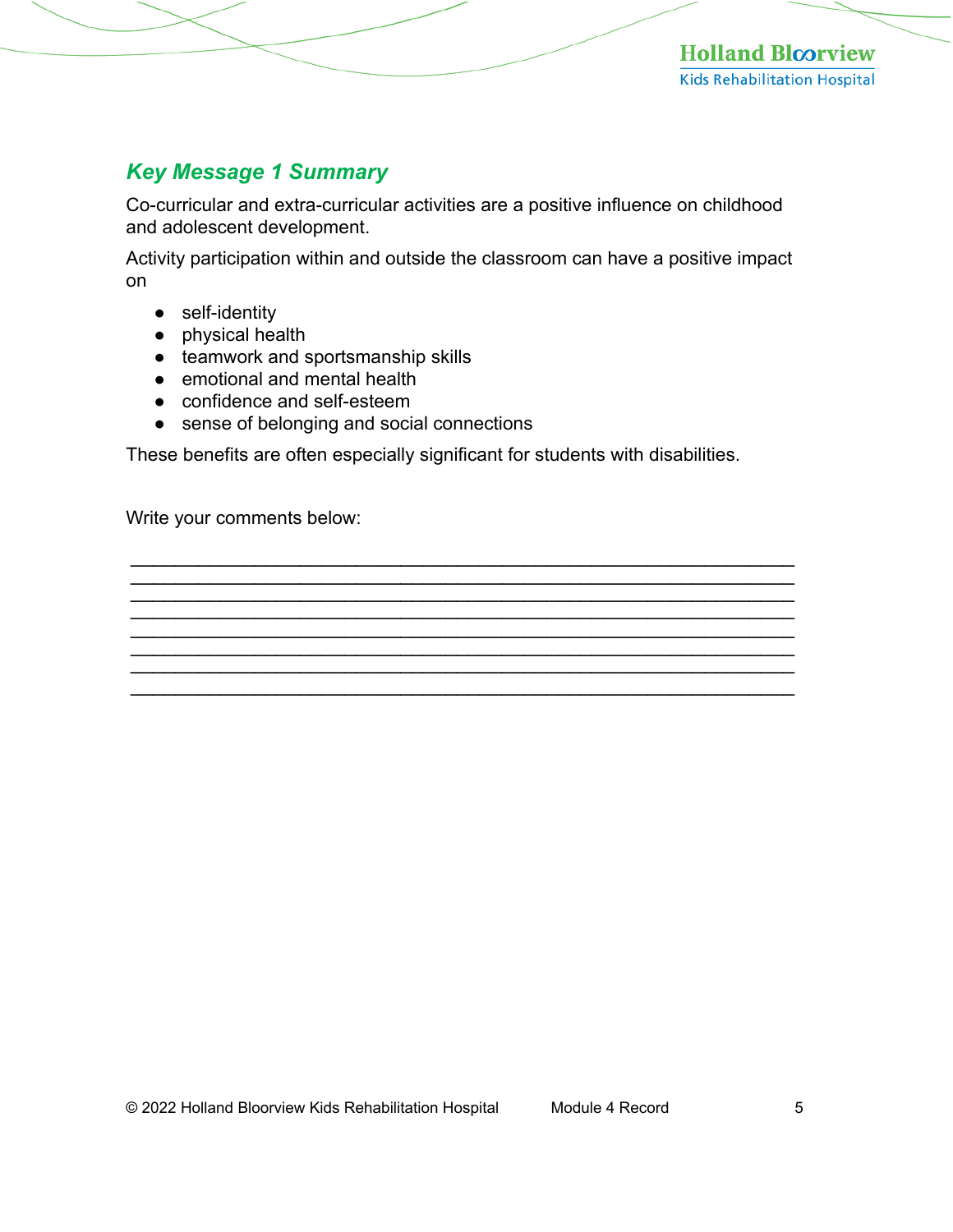# **Key message 2: Creating an inclusive environment extends beyond the physical environment.**

## *Lived experience: Ahsan*

| <b>Lived experience:</b><br>Ahsan | <b>Comments:</b> |
|-----------------------------------|------------------|
|                                   |                  |

## *Gathering information*

One of the primary ways we can gather information about an individual is to speak with the student and with the student's parents/caregivers. In the case of a student like Ahsan, for example, learning about their aspirations can help to support them in achieving goals. Greater parental involvement adds to the sense of the school as a community and builds an inclusive environment.

Other ways to gather Information include

- service providers
- community members and leaders
- observation
- trying different activities/approaches

#### *Creating an inclusive environment*

Creating an inclusive environment extends beyond the physical environment.

It includes the following:

#### **a. Social environment**

- peers
- educators
- support staff
- other community members and partners, including healthcare providers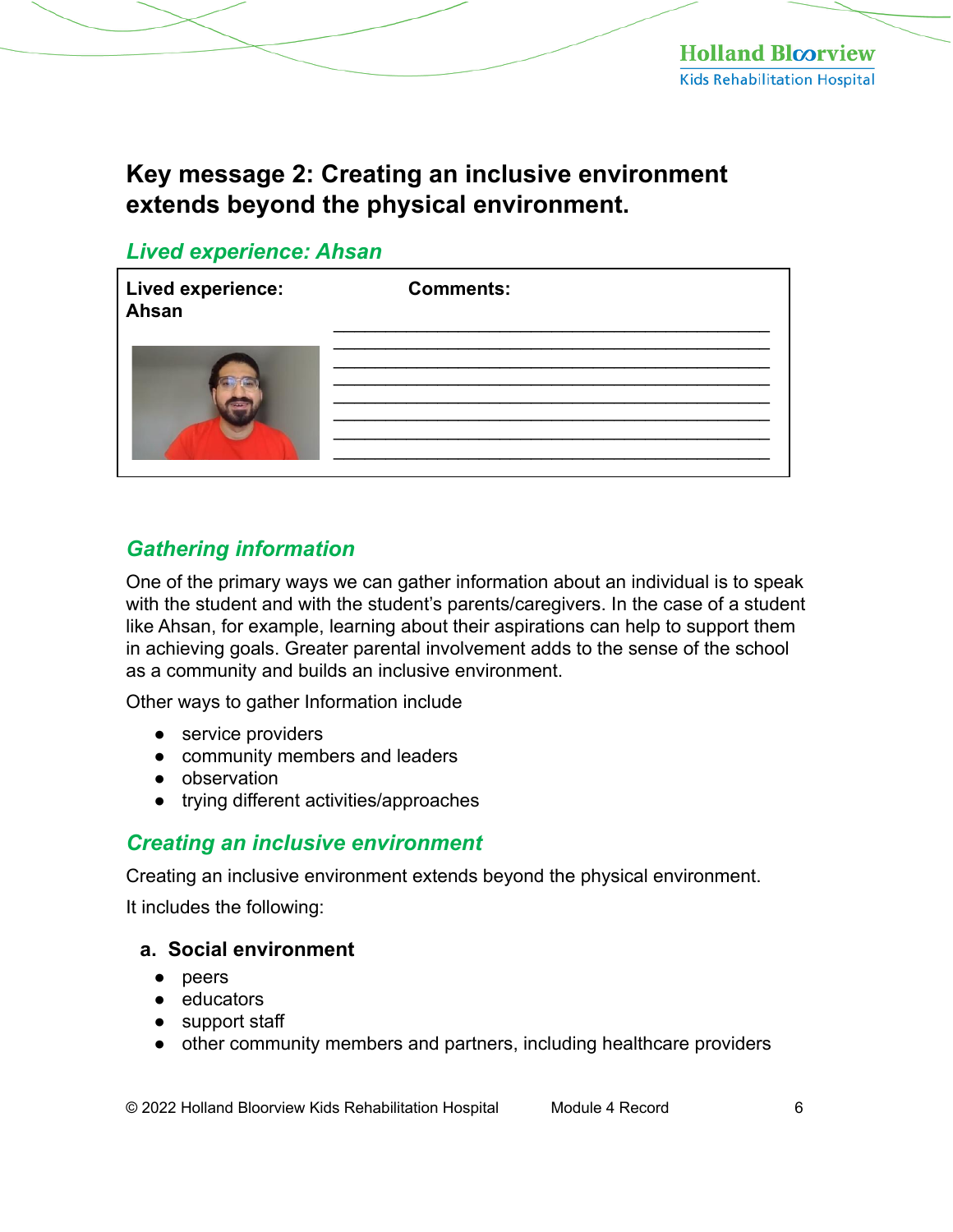#### **b. Attitude of others**

To create an inclusive environment, the attitude of others should be

- considerate
- patient
- welcoming and open-minded
- willing to think beyond traditional ways
- able to value others and celebrate differences
- positive
- respectful
- compassionate
- responsible
- able to see people with all abilities as unique, whole, and contributors
- non-judgmental and non-assumption making

#### **Self-reflection**

- Self-reflection can be used as a tool to examine our own attitudes and contribution to an inclusive environment.
- Self-reflection benefits teachers, support staff, community partners, and students alike. Reflective practice can consist of self-assessments, examining practices, considering improvements, problem-solving, and developing analytical skills.

#### **c. Policies, procedures, and practices**

- Value equity, diversity, and inclusion
- Uphold opportunities for all to succeed
- Lead to personal and academic well-being

## **d. Deep knowledge of the individual**

To create inclusive environments, we need to have a deep knowledge of the individual beyond their disability. It involves recognizing an individual's

- strengths/abilities
- cultural background
- motivation/interests
- goals/vision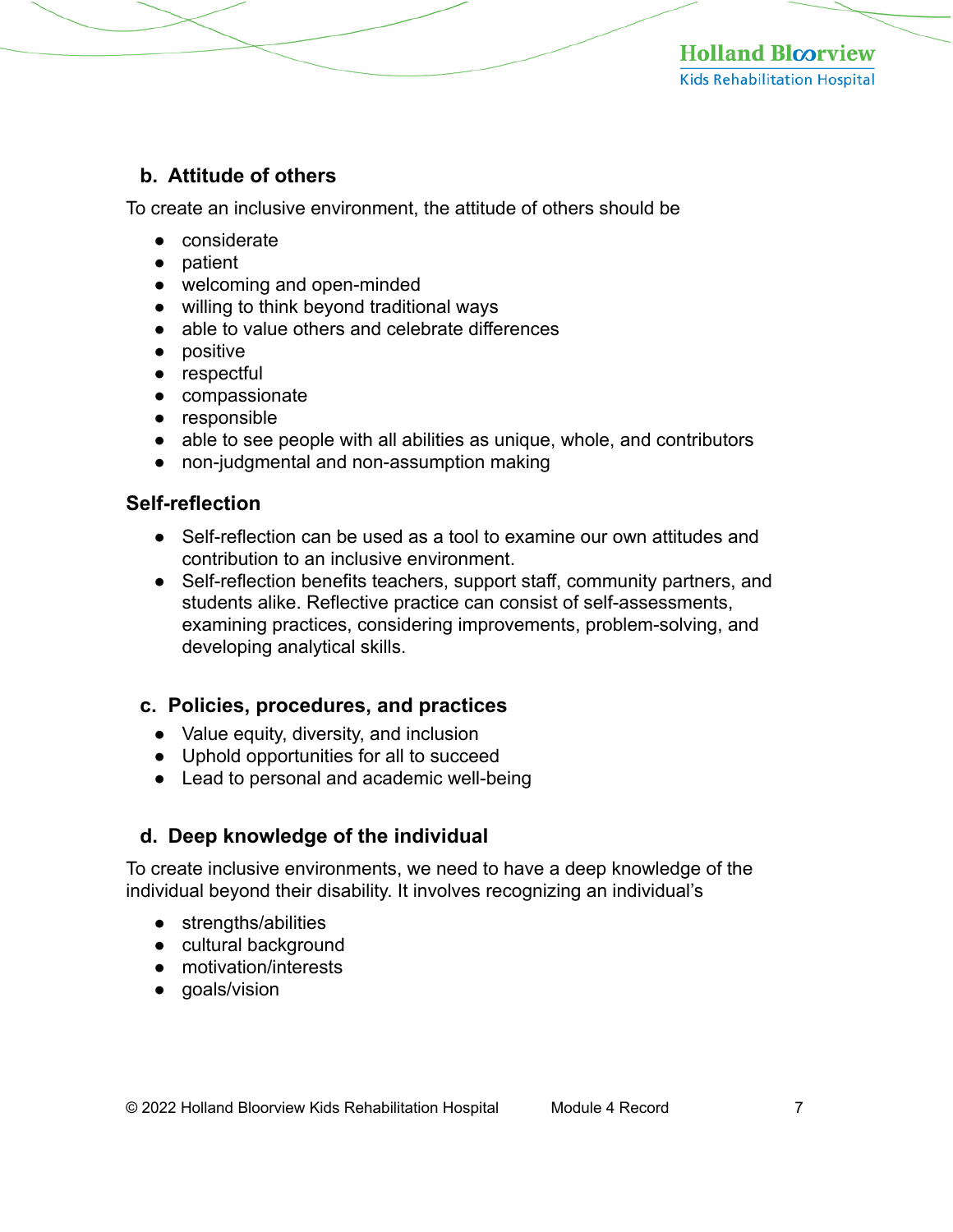#### **e. Awareness and proactive measures to minimize barriers**

We also need to develop awareness and proactive measures to minimize barriers an individual may face before they can have an inclusive experience:

- physical barriers
- cultural background
- language and communication barriers
- general support
- training and educational materials
- teaching methods
- accessibility
- fine motor/gross motor skills
- sensory challenges

## *Strategies to create an inclusive environment*

#### **1. Model inclusive behaviour and language**

- Demonstrate positive values: respect, fairness, empowerment.
- Model strategies to support and highlight individual strengths.
- Consider the role of peers in modelling inclusive behaviour.
- Demonstrate what someone can do through play and natural interactions.
- Know when to step back and observe.
- Learn to include by including.

Modelling different strategies to support an individual and highlighting their strengths helps to create an inclusive environment.

## **2. Embrace diversity**

- Pair or group participants with complementary abilities.
- Encourage creativity and sharing ideas for modifying activities.
- Use multiple examples, visuals, and materials that embrace and represent diversity.
- Consider use of tools, like social stories, to help a student prepare for a learning event.

## **3. Nurture budding friendships**

#### ● **Observing**

Who is comfortable and connected (peers)?

**● Acting** 

Support students who require encouragement, more experience, and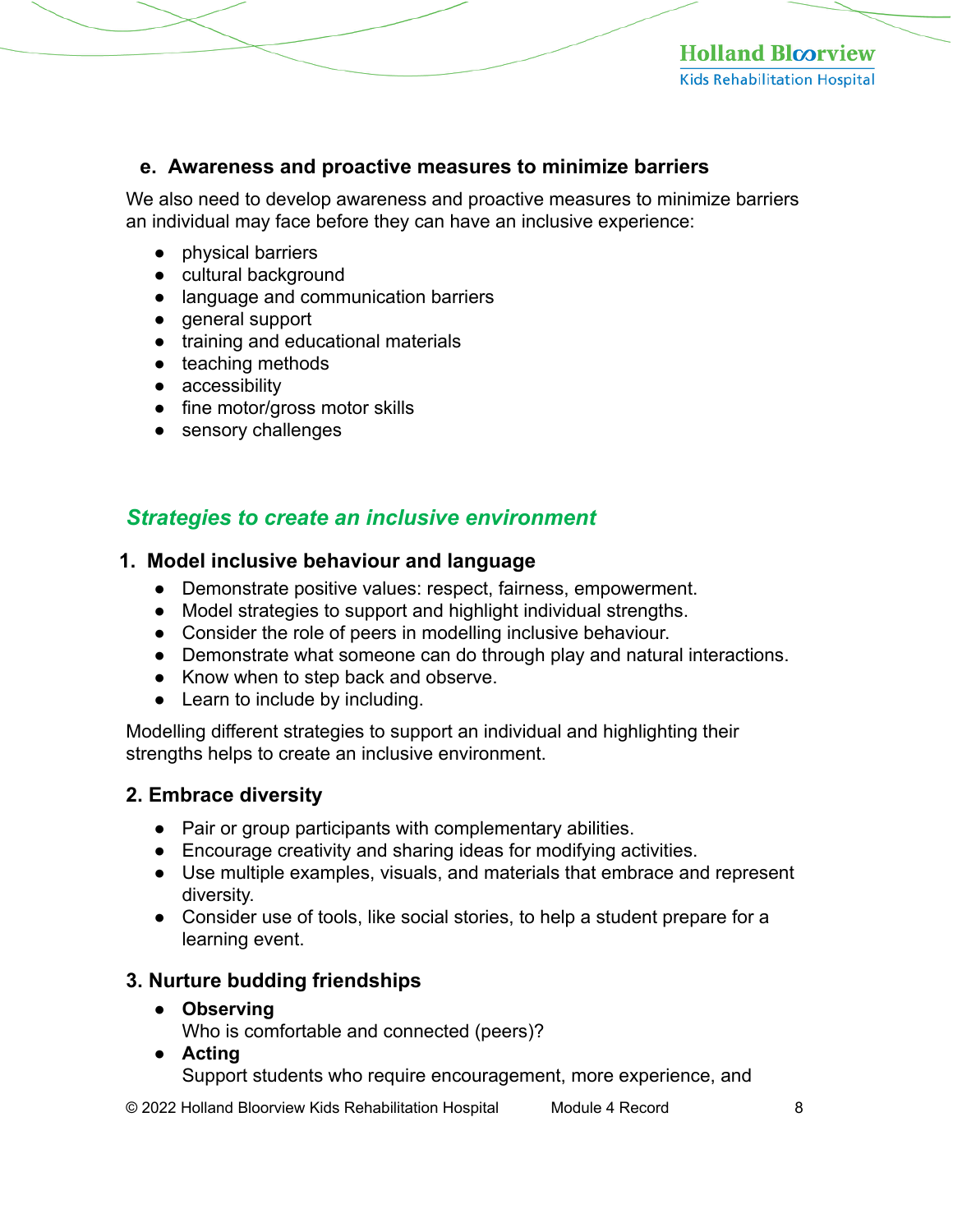mentoring.

- **Observing** 
	- Who needs more support to be inclusive?
- **Acting**  Support students who require encouragement, more experience, mentoring.

#### **4. Foster a group environment**

- Provide opportunities for team-building activities.
- Group participants into sub-groups or teams with collective goals that stay together over time.
- Offer "lunch bunch" or small-group activities, open to all students.

#### **5. Support increased participation and inclusion**

- Give verbal and visual cues regarding directions and staying on task/activities.
- Reduce distractions.
- Provide calming, quiet areas and rest breaks.
- Provide positive reinforcement/social praise.
- Provide peer support and mentoring.
- Use specialized equipment (e.g., adapted play equipment, enlarged print, graphic materials, talk-to-text devices, audio recording).
- Extend time to complete tasks for students with fine-motor limitations, visual impairments, or learning disabilities.

## *Key Message 2 Summary*

#### **Individual approach**

- 1. Social environment
- 2. Attitude of others and self-reflection of personal attitudes and beliefs
- 3. Policies, procedures, and practice
- 4. Deep knowledge of the individual
- 5. Awareness and proactive measures to minimize barriers

#### **Broad-based community approach**

- 1. Model inclusive behaviour and language
- 2. Embrace diversity
- 3. Nurture budding friendships
- 4. Foster a group environment
- 5. Support increased participation and inclusion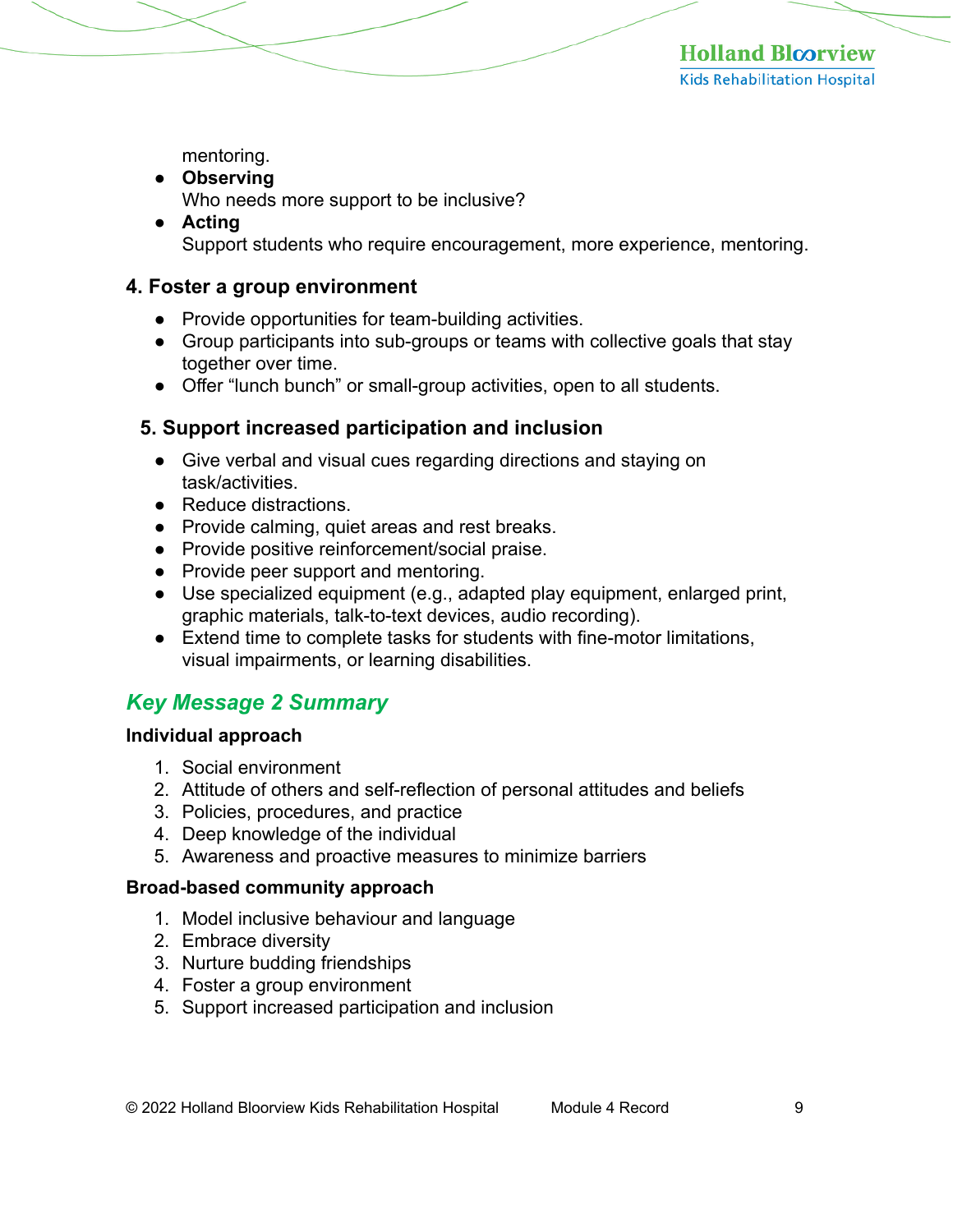

Write your comments below: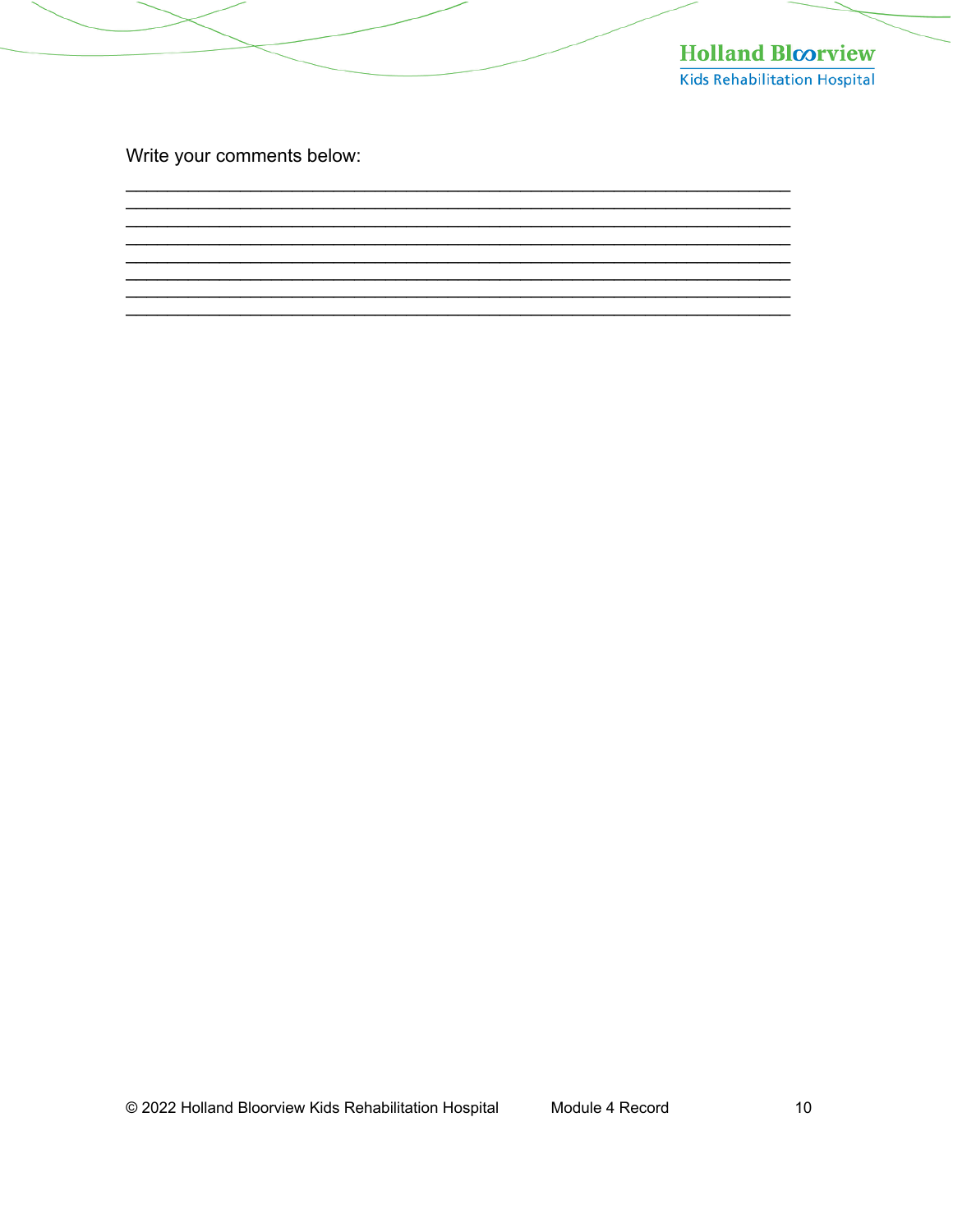**Key message 3: Universal design for learning focuses on using teaching strategies or pedagogical materials designed to meet special needs to enhance learning for all students, regardless of age, skills, or situation.** 

## *Lived experience: Adam*

| Lived experience:<br>Adam | <b>Comments:</b> |
|---------------------------|------------------|
|                           |                  |

## *UDL through a Learning for All lens*

Universal Design for Learning (UDL) provides educators and related education and community partners with important principles for planning instruction/activities and designing learning environments for a diverse group of students.

Learning for all: A guide to effective assessment and instruction. for all students kindergarten to grade 12

Content in this section reflects and contextualizes the broad learning principles of UDL and differentiated learning in *Learning for all* (pp. 12-21).

## *UDL promotes health and well-being*

Access to physical activity and recreation through UDL

**↓** 

**↓** 

Opportunities to develop skills and healthy attitudes beyond school settings and a sense of accomplishment

Positive attitudes toward self, others, and healthy and active living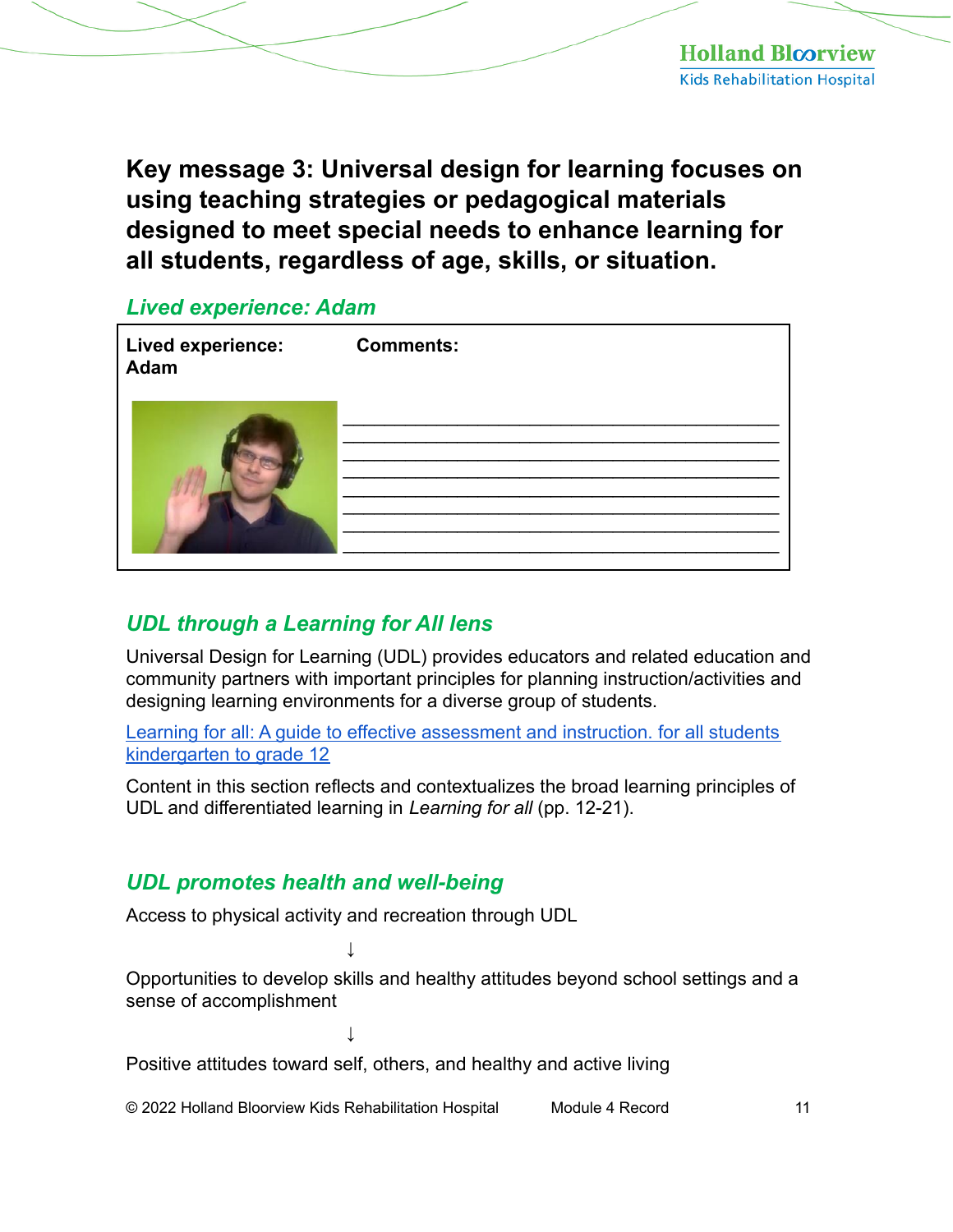## *Planning for success*

- Experiences are accessible and inclusive from the onset.
- The learning is designed to be USABLE by ALL students.
- Make inclusivity a priority from the start.
- Approach challenges with a "How" rather than "If" mindset:

How will I ensure this student is included and fully participates in the "end-of-year Sports Day"?

## *Know your learners*

Discuss and collaborate with students:

- 1. Identify what is most important to them in an activity (best hopes).
- 2. Create goals for achievement using clear, friendly language.
- 3. Offer positive feedback and highlight strengths and ways to improve.
- 4. Gain an understanding of what has worked for them in other contexts.
- 5. Brainstorm how activities may be altered or adapted to help promote inclusion (e.g., sound, light, smell, touch, equipment).

## *What, why, and how of UDL*

## **1. The "what" of learning ‒ UDL strategies**

- Present and instruct learning material and skills in a variety of ways (options) to support inclusion and different learning styles.
- Give instructions to everyone as a group (do not isolate anyone).
- Use different members of the group to help demonstrate activities and skills.
- Demonstrate variations that allow students to engage in the activity and show their learning.
- Videos, books, and posters can be used to show the concept or skill being learned.

## **2. The "why" of learning ‒ UDL strategies**

- UDL provides multiple means of engagement.
- Increase participant interest in activities that motivate them by providing multiple entry points and ways of engaging.

## **3. The "how" of learning – UDL strategies**

- Give choices
- Provide various ways to play to promote skill development.
- Use a variety of equipment to meet the needs of everyone.
- Offer tasks/activities that are meaningful and authentic.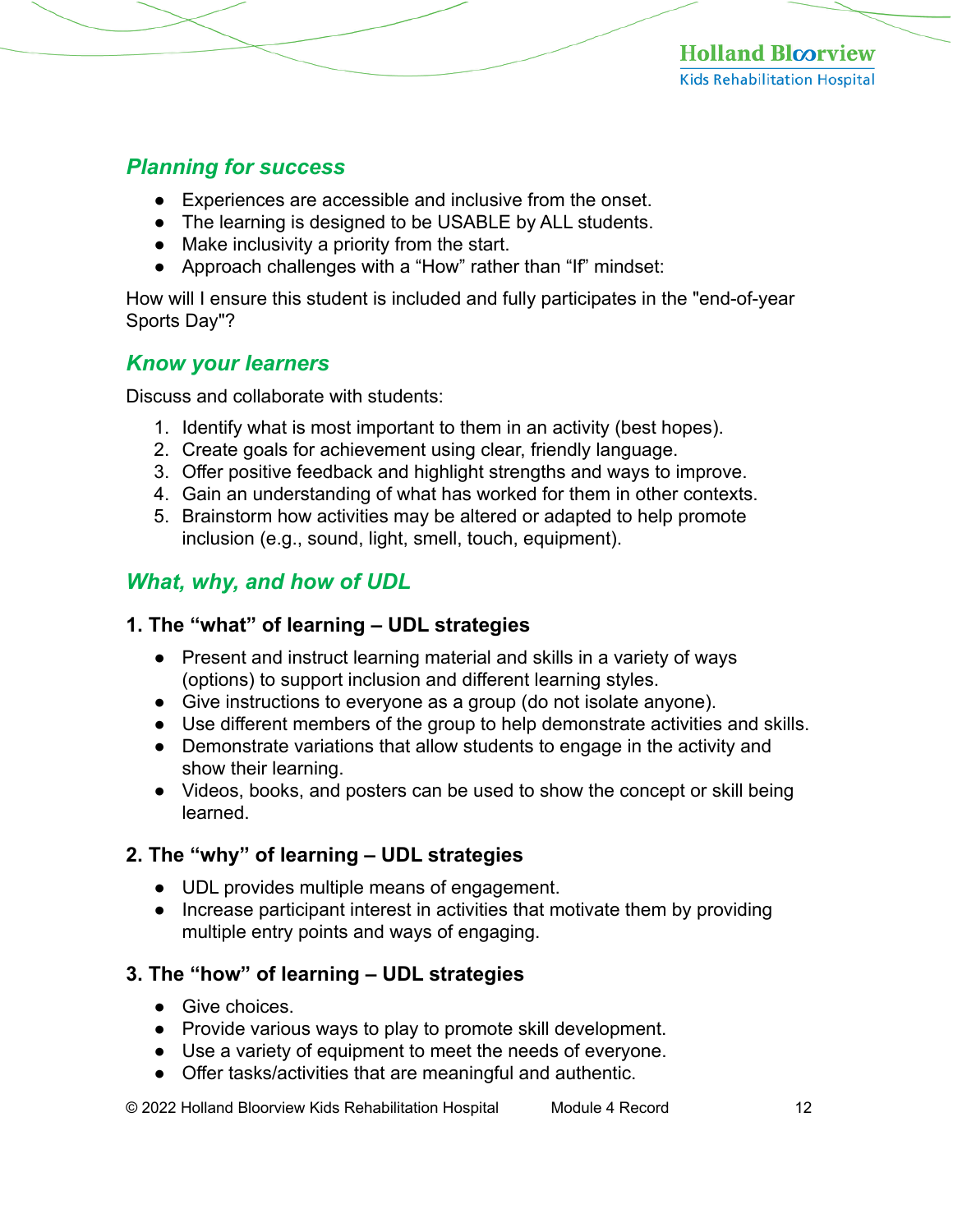## *Options and choices*

Provide OPTIONS to practice and execute the skill by varying the following:

- Level of assistance
- Equipment
- Boundaries
- Skill level
- Rules

## *Strategies – Accessible sports*

- 1. Try an inclusive sport like sitting volleyball. Make an environmental change by lowering the net that makes the sport challenging for all players.
- 2. Reach out to individuals or organizations that have knowledge/expertise related to both sport and athletes with disabilities, such as Special Olympics.
- 3. Integrate a variety of sports and games within extra-curricular activities/clubs (e.g., indoor curling, bowling, shuffleboard).
- 4. Encourage athletes to track personal milestones and allow activities to focus on personal best.

## *Summary of UDL features*

Universal Design for Learning

- is immersed in the lesson or activity from the beginning and not something added after the lesson or activity were created.
- options are for every student/participant to access (e.g., bowling ramp, pool noodle, extra time, lowered target, safety zones in a tag game).
- entails having high expectations for all students/participants.
- finds creative ways to use space.
- reflects physical and emotional safety.

A supportive, inclusive, and safe environment is critical for learning and successful participation.

## *Reflection/Discussion*

- Think of an experience you have had that brought one or more of the conditions illustrated in this module to life; for example, embracing diversity in the class. What enabled that to happen? What difference did it make?
- What is a small action you can take that will make a big difference to students with disabilities who are participating in extra-curricular activities?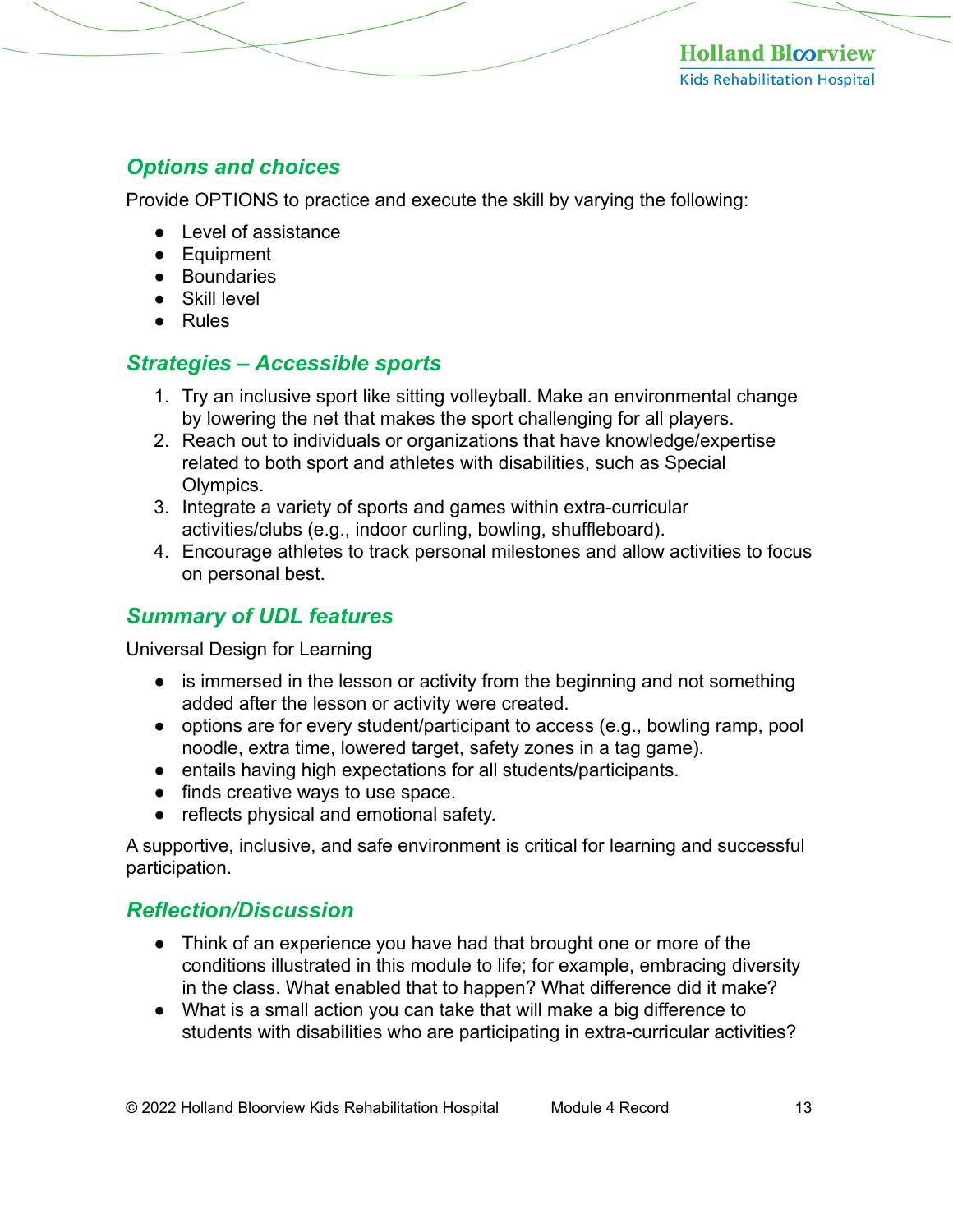

Write your comments below: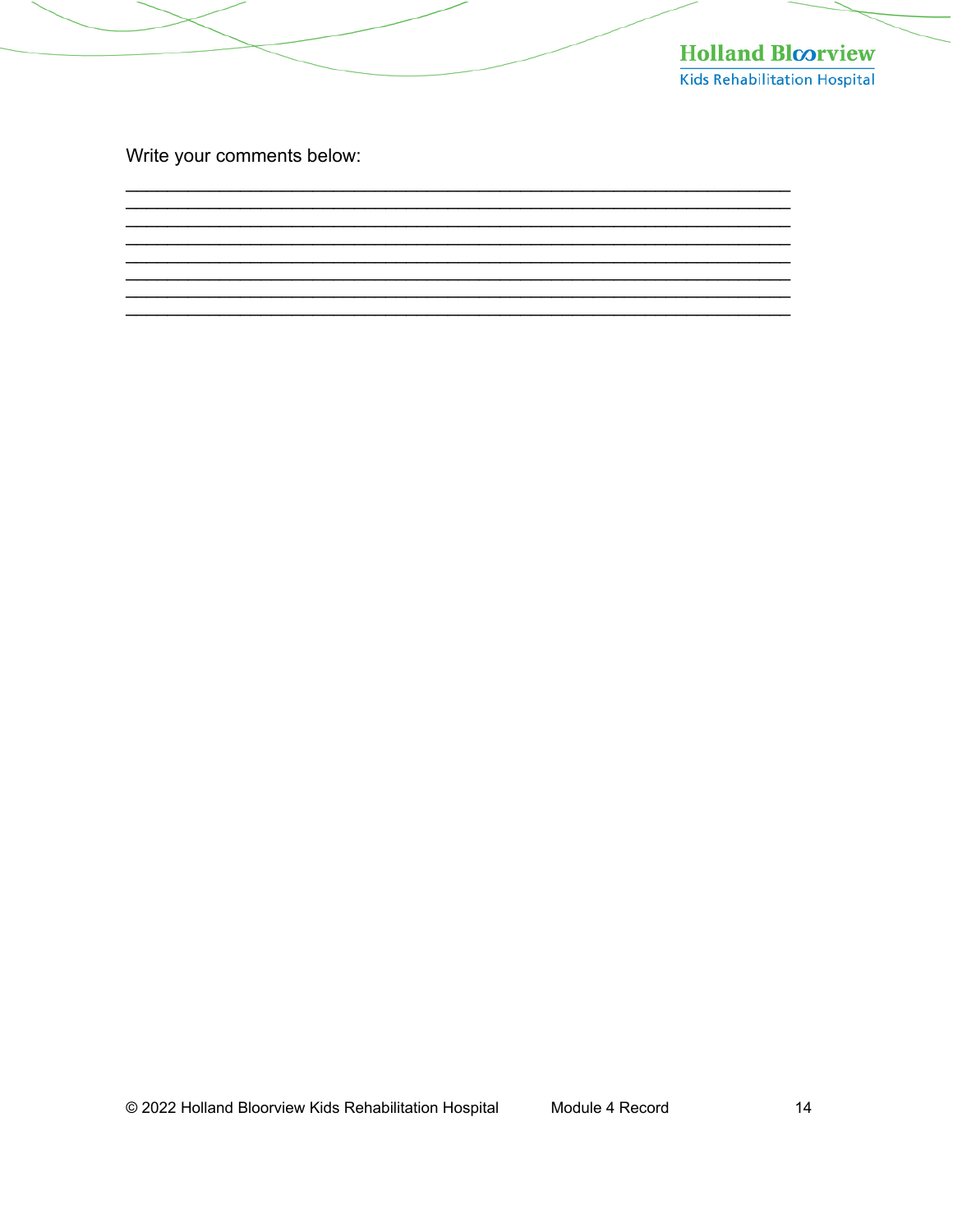Thank you for engaging in this learning. We would like to know about your experience with the module. Please take 5 minutes to do a short survey.

[surveymonkey.com](https://www.surveymonkey.com/r/2JFVHR7)

## *Credits*

## **Lived experience contributors**

Yemina Goldberg Shaina Green Joel Willett Sherron Grant Ahsan Musavi Adam Ahrens

#### **Reviewers**

Alison Morse, Senior Manager, Advocacy and Family Engagement, Easter Seals Ontario

Dr. Deanna Swift, Psychologist, Implementation Coach and Special Education Lead, School Mental Health Ontario

Gangmin (Daniel) Lee, Youth Mentor, Holland Bloorview Kids Rehabilitation **Hospital** 

Dr. Kathy Sutherland

Payal Khazanchi, Director of Inclusion Initiatives, Community Living Ontario Semantha da Silva, Principal, Dufferin-Peel Catholic District School Board Stacey Copland, Ontario College of Teachers

Sue Ball, Member, Council for Exceptional Children

Tilia Cruz, Support Services Advisor, Catholic Principals' Council of Ontario Trudy Counter, Ontario Association of Families of Children with Communication Disorders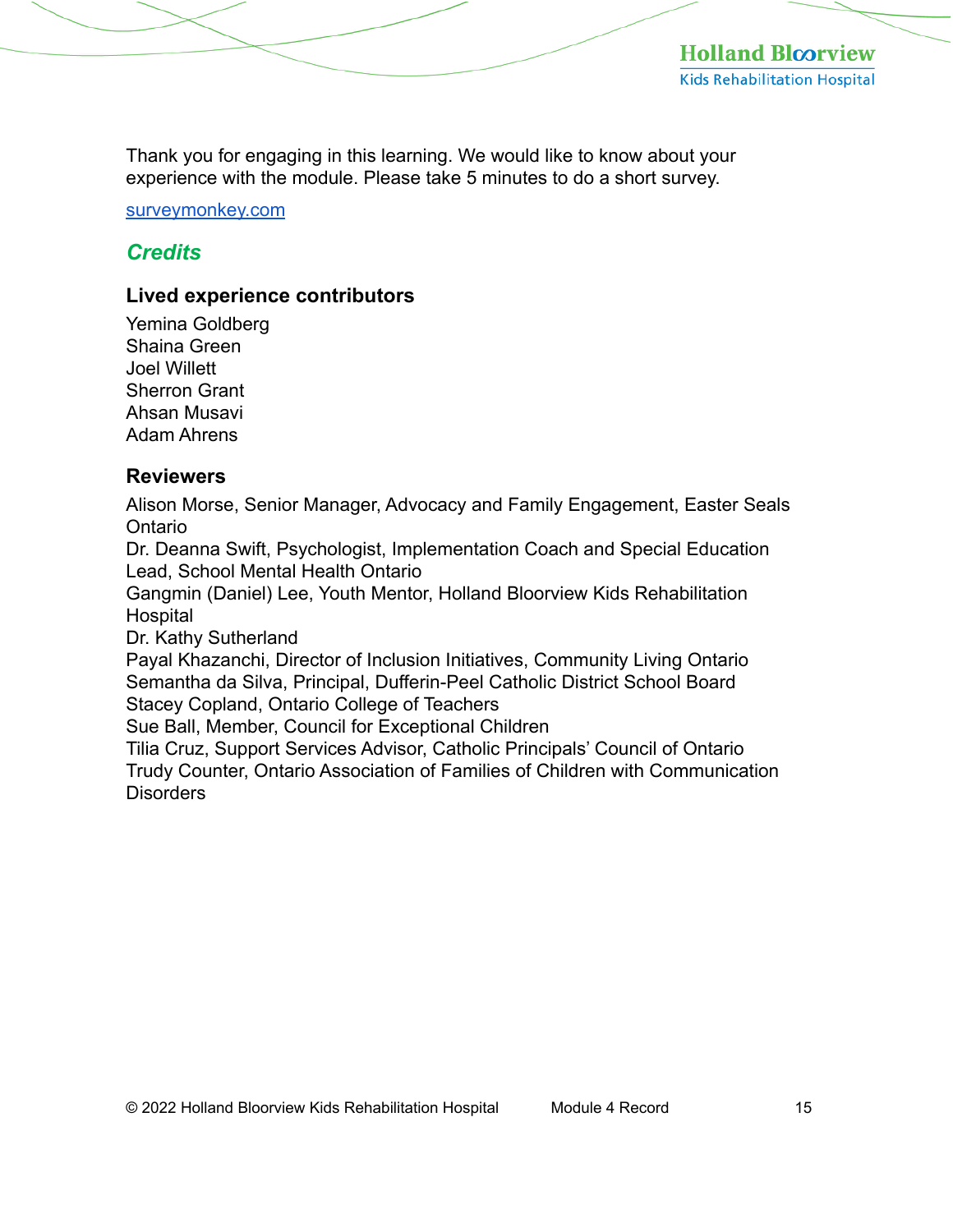## *Module 4 Links and resources*

#### **Links**

Links are listed in the order in which they appear in the key messages. Where appropriate, we have included links to other resources mentioned in the module.

| <b>KM</b> 1     | Game on: Diminishing risks for depressive symptoms in early<br>adolescence through positive involvement in team sports<br>Extra-curricular sport participation: A potential buffer against social<br>anxiety symptoms in primary school children |
|-----------------|--------------------------------------------------------------------------------------------------------------------------------------------------------------------------------------------------------------------------------------------------|
| KM <sub>2</sub> | How teachers use self-reflection and evaluation in education<br>Teacher self-assessment: A mechanism for facilitating professional<br>growth                                                                                                     |
| KM <sub>3</sub> | Learning for all: A guide to effective assessment and instruction, for<br>all students kindergarten to grade 12                                                                                                                                  |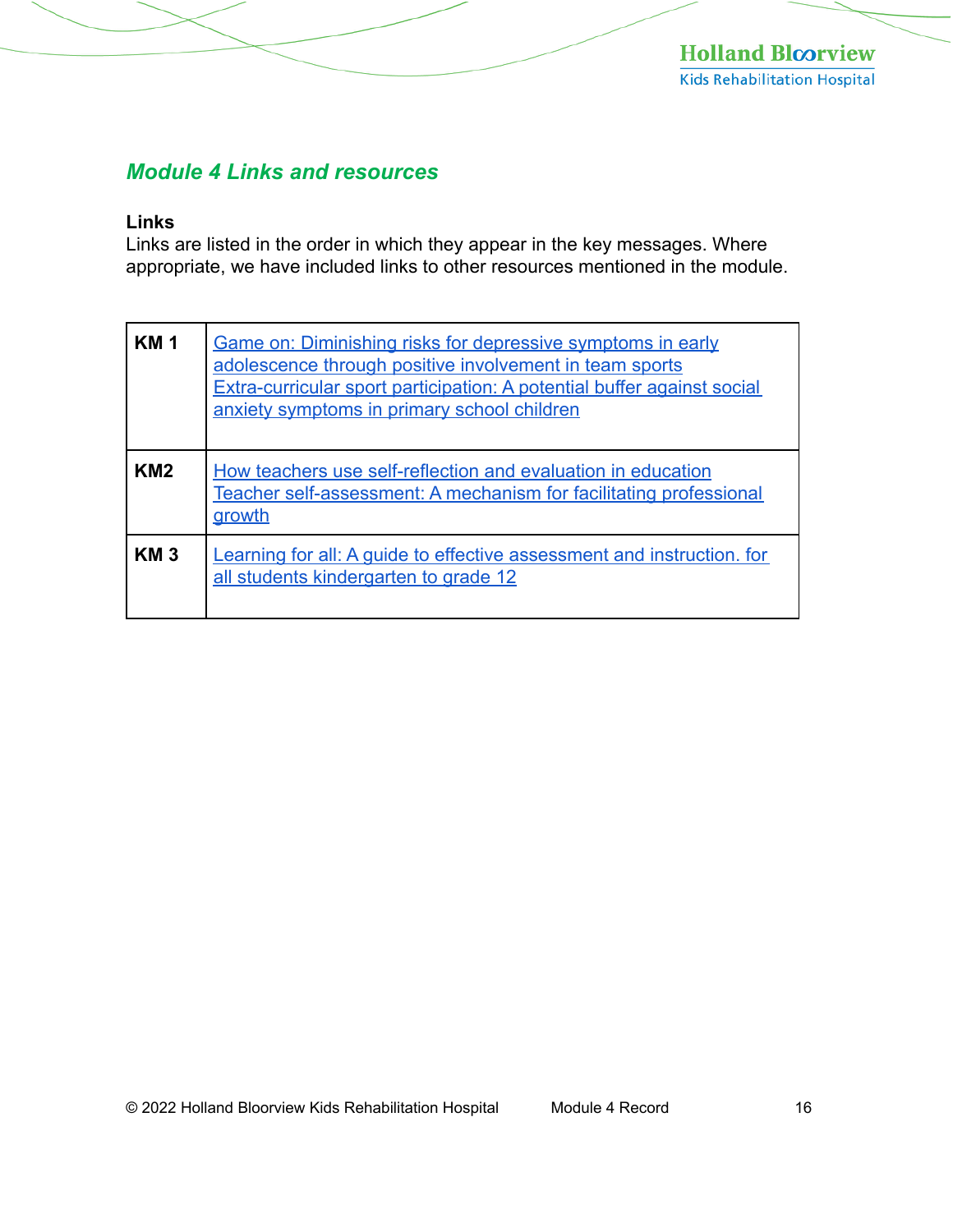#### **Resources**

- Allan, V. (2020, December). *A quick guide to accessibility, inclusion and quality participation.* Canadian Disability Participation Project. [https://cdpp.ca/sites/default/files/A%20Quick%20Guide%20to%20Accessibil](https://cdpp.ca/sites/default/files/A%20Quick%20Guide%20to%20Accessibility_%20Inclusion_%20and%20Quality%20Participation.pdf)  ity\_%20Inclusion\_%20and%20Quality%20Participation.pdf
- Alstad-Davies, C. (2021, February 21). *How teachers use self-reflection and evaluation in education*. Retrieved January 4, 2021, from [https://resumes-for-teachers.com/blog/professional-development/teachers-u](https://resumes-for-teachers.com/blog/professional-development/teachers-use-self-reflection-self-evaluation-education/)  se-self-reflection-self-evaluation-education/
- Argran, M., Wojcik, A., Cain, I., Thoma, C., Achola, E., Austin, K. M., Nixon, C. A., Tamura, R. B. (2017). Participation of students with intellectual and developmental disabilities in extracurricular activities: Does inclusion end at 3:00? *Education and Training in Autism and Developmental Disabilities.*  Retrieved July 9, 2021, from http://www.daddcec.com/uploads/2/5/2/0/2520220/etadd\_march\_52\_1.pdf# page=6
- Bills, K. L. (2020). Helping children with disabilities combat negative socio-emotional outcomes caused by bullying through extracurricular activities. *Journal of Human Behavior in the Social Environment, 30(5),*  573–585. [10.1080/10911359.2020.1718052](https://doi.org/10.1080/10911359.2020.1718052)
- Boone, E. M., & Leadbeater, B. J. (2006). Game on: Diminishing risks for depressive symptoms in early adolescence through positive involvement in team sports. *Journal of Research on Adolescence, 16*(1), 79–90. <https://doi.org/10.1111/j.1532-7795.2006.00122.x>
- CADS Ontario. (n.d.). *Find out more about each program*. <https://cadsontario.ca/>
- Challenger Baseball Canada. (2021). *Challenger baseball league is changing lives.*  <https://challengerbaseballcanada.ca/>
- Dimech, A. S., & Seiler, R. (2011). Extra-curricular sport participation: A potential buffer against social anxiety symptoms in primary school children. *Psychology of Sport and Exercise, 12*(4), 347–354. <https://doi.org/10.1016/j.psychsport.2011.03.007>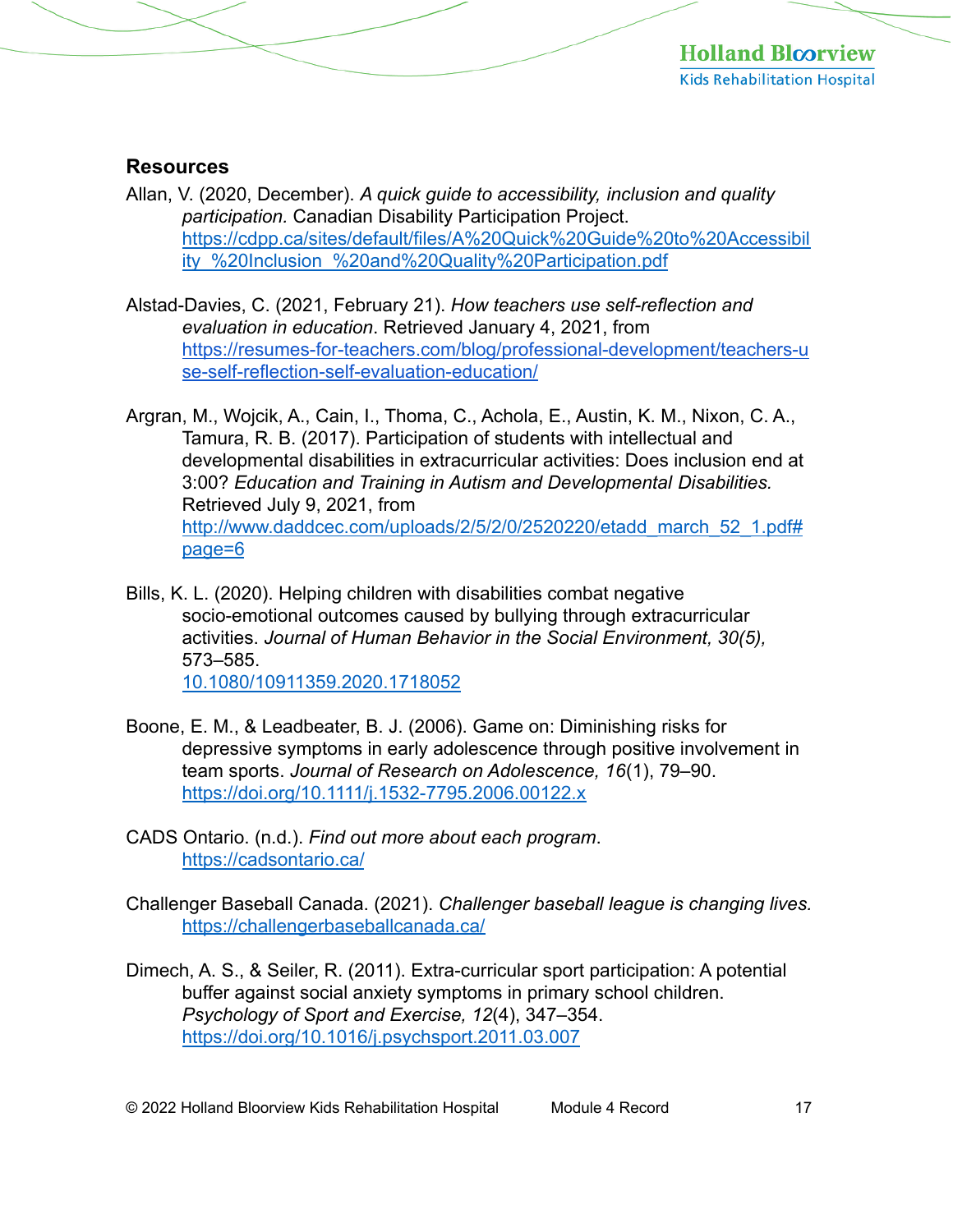- Eime, R. M., Young, J. A., Harvey, J. T., Charity, M. J., & Payne, W. R. (2013). A systematic review of the psychological and social benefits of participation in sport for children and adolescents: Informing development of a conceptual model of health through sport. *International Journal of Behavioral Nutrition and Physical Activity, 10*(1), 98. <https://doi.org/10.1186/1479-5868-10-98>
- Feldman, A. F., & Matjasko, J. L. (2005). The role of school-based extracurricular activities in adolescent development: A comprehensive review and future directions. *Review of Educational Research, 75*(2), 159–210. <https://www.jstor.org/stable/3516048>
- Flaghouse. (2021). *Physical education equipment.*  <https://www.flaghouse.ca/>
- Fredricks, J. A., & Eccles, J. S. (2006). Is extracurricular participation associated with beneficial outcomes? Concurrent and longitudinal relations. *Developmental Psychology, 42*(4), 698–713. <https://doi.org/10.1037/0012-1649.42.4.698>
- Fredricks, J. A., & Simpkins, S. D. (2013). Organized out-of-school activities and peer relationships: Theoretical perspectives and previous research. *New Directions for Child and Adolescent Development, 140*, 1–17. [10.1002/cad.20034](https://doi.org/10.1002/cad.20034)
- Jumpstart. (n.d.). *Coaching kids of all abilities.*  <https://jumpstart.canadiantire.ca/pages/coaching-kids-of-all-abilities>
- King, G., Cathers, T., Miller Polgar, J., MacKinnon, E., & Havens, L. (2000). Success in life for older adolescents with cerebral palsy. *Qual Health Res, 10*(6), 734–749. [10.1177/104973200129118796](https://doi.org/10.1177/104973200129118796)
- Mahoney, J. L., Lord, H., & Carryl, E. (2005). An ecological analysis of after‐school program participation and the development of academic performance and motivational attributes for disadvantaged children. *Child Development, 76*(4), 811–825. [10.1111/j.1467-8624.2005.00879.x](https://doi.org/10.1111/j.1467-8624.2005.00879.x)
- Mccannell, B. (2018, June 8). *From where I sit: Busting five myths of universal design.* Rick Hansen Foundation.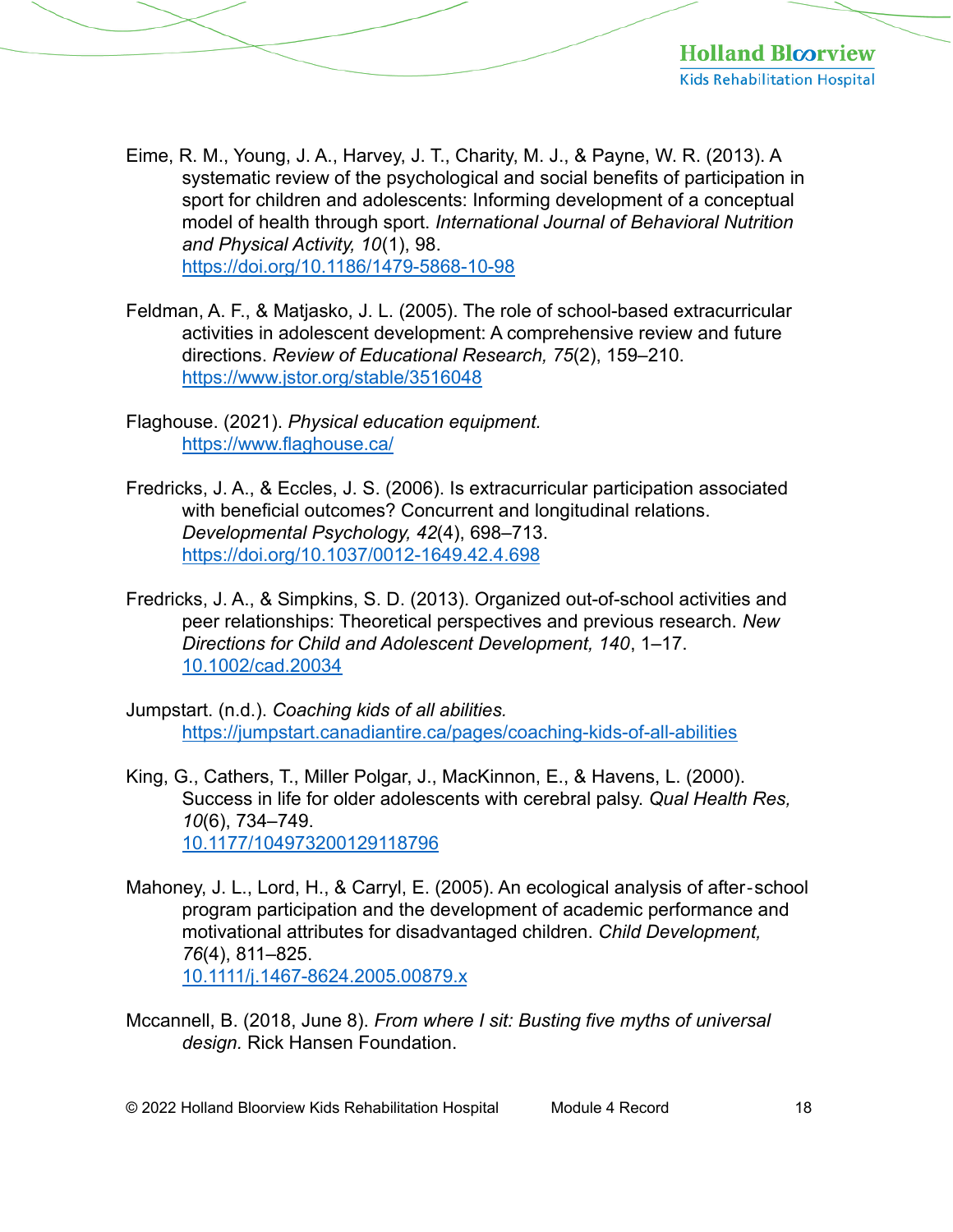[https://www.rickhansen.com/news-stories/blog/where-i-sit-busting-five-myth](https://www.rickhansen.com/news-stories/blog/where-i-sit-busting-five-myths-universal-design) s-universal-design

- Mole, H. (2012). A US model for inclusion of disabled students in higher education settings: The social model of disability and universal design. *Widening Participation and Lifelong Learning, 14*(3), 62–86. <https://doi.org/10.5456/WPLL.14.3.62>
- National Disability Authority. (2020). *What is universal design.* Centre for Excellence in Universal Design. http://universaldesign.je/What-is-Universal-Design/
- Oberle, E., Ji, X. R., Guhn, M., Schonert-Reichl, K. A., & Gadermann, A. M. (2019). Benefits of extracurricular participation in early adolescence: Associations with peer belonging and mental health. *Journal of Youth Adolescence,* 48, 2255–2270. <https://doi.org/10.1007/s10964-019-01110-2>
- Ontario Ministry of Education. (2013). *Learning for all: A guide to effective assessment and instruction for all students, kindergarten to grade 12*. [http://www.edu.gov.on.ca/eng/general/elemsec/speced/learningforall2013.p](http://www.edu.gov.on.ca/eng/general/elemsec/speced/learningforall2013.pdf)  df
- Ontario Ministry of Education. (2017). *Ontario's education equity action plan.*  [http://www.edu.gov.on.ca/eng/about/education\\_equity\\_plan\\_en.pdf](http://www.edu.gov.on.ca/eng/about/education_equity_plan_en.pdf)
- Ontario Para Network. (n.d.). *School presentations and rentals.*  <https://onpara.ca/school-programs/school-presentations-rentals/>
- ParaSport Ontario. (2020). *Get started.*  <https://www.parasportontario.ca/>
- Parker, A. (2019). TRACKS: *A peer-mediated evidenced-based social skills program focusing on inclusion*. PR Ontario 2019 Educational Forum and Trade Show.

[https://www.prontario.org/public/training/Forum/2019/Presentations/T3%20C](https://www.prontario.org/public/training/Forum/2019/Presentations/T3%20Camps%20On%20TRACKS-A%20Peer-Mediated%20Social%20Skills%20Program%20Focusing%20on%20Inclusion.pdf)  amps%20On%20TRACKS-A%20Peer-Mediated%20Social%20Skills%20Pr ogram%20Focusing%20on%20Inclusion.pdf

Rick Hansen Foundation. (2021). *Empower youth accessibility champions.*  <https://www.rickhansen.com/schools-communities>